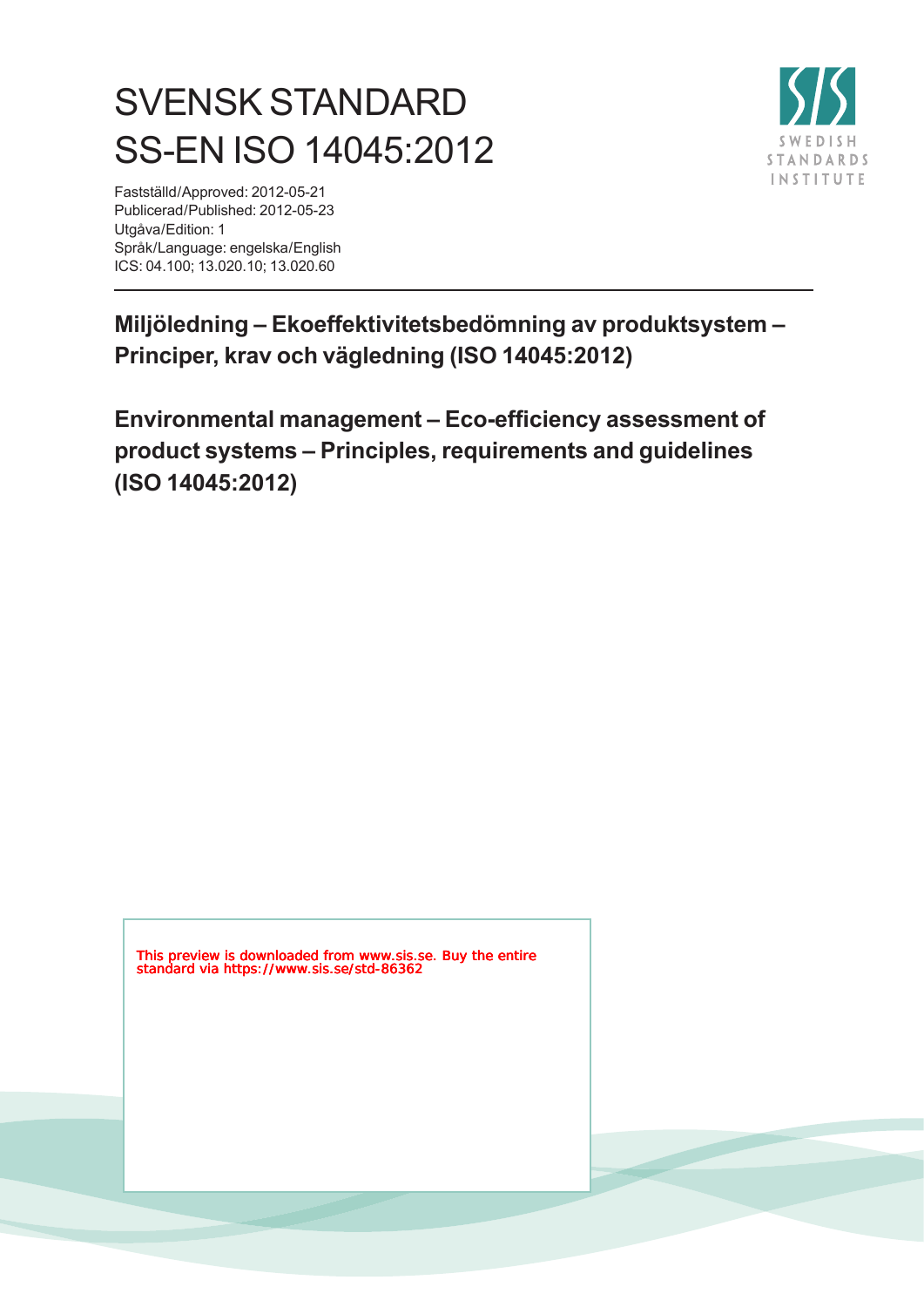## Standarder får världen att fungera

*SIS (Swedish Standards Institute) är en fristående ideell förening med medlemmar från både privat och offentlig sektor. Vi är en del av det europeiska och globala nätverk som utarbetar internationella standarder. Standarder är dokumenterad kunskap utvecklad av framstående aktörer inom industri, näringsliv och samhälle och befrämjar handel över gränser, bidrar till att processer och produkter blir säkrare samt effektiviserar din verksamhet.* 

#### **Delta och påverka**

Som medlem i SIS har du möjlighet att påverka framtida standarder inom ditt område på nationell, europeisk och global nivå. Du får samtidigt tillgång till tidig information om utvecklingen inom din bransch.

#### **Ta del av det färdiga arbetet**

Vi erbjuder våra kunder allt som rör standarder och deras tillämpning. Hos oss kan du köpa alla publikationer du behöver – allt från enskilda standarder, tekniska rapporter och standardpaket till handböcker och onlinetjänster. Genom vår webbtjänst e-nav får du tillgång till ett lättnavigerat bibliotek där alla standarder som är aktuella för ditt företag finns tillgängliga. Standarder och handböcker är källor till kunskap. Vi säljer dem.

#### **Utveckla din kompetens och lyckas bättre i ditt arbete**

Hos SIS kan du gå öppna eller företagsinterna utbildningar kring innehåll och tillämpning av standarder. Genom vår närhet till den internationella utvecklingen och ISO får du rätt kunskap i rätt tid, direkt från källan. Med vår kunskap om standarders möjligheter hjälper vi våra kunder att skapa verklig nytta och lönsamhet i sina verksamheter.

**Vill du veta mer om SIS eller hur standarder kan effektivisera din verksamhet är du välkommen in på www.sis.se eller ta kontakt med oss på tel 08-555 523 00.**

## Standards make the world go round

*SIS (Swedish Standards Institute) is an independent non-profit organisation with members from both the private and public sectors. We are part of the European and global network that draws up international standards. Standards consist of documented knowledge developed by prominent actors within the industry, business world and society. They promote cross-border trade, they help to make processes and products safer and they streamline your organisation.*

#### **Take part and have influence**

As a member of SIS you will have the possibility to participate in standardization activities on national, European and global level. The membership in SIS will give you the opportunity to influence future standards and gain access to early stage information about developments within your field.

#### **Get to know the finished work**

We offer our customers everything in connection with standards and their application. You can purchase all the publications you need from us - everything from individual standards, technical reports and standard packages through to manuals and online services. Our web service e-nav gives you access to an easy-to-navigate library where all standards that are relevant to your company are available. Standards and manuals are sources of knowledge. We sell them.

#### **Increase understanding and improve perception**

With SIS you can undergo either shared or in-house training in the content and application of standards. Thanks to our proximity to international development and ISO you receive the right knowledge at the right time, direct from the source. With our knowledge about the potential of standards, we assist our customers in creating tangible benefit and profitability in their organisations.

**If you want to know more about SIS, or how standards can streamline your organisation, please visit www.sis.se or contact us on phone +46 (0)8-555 523 00**



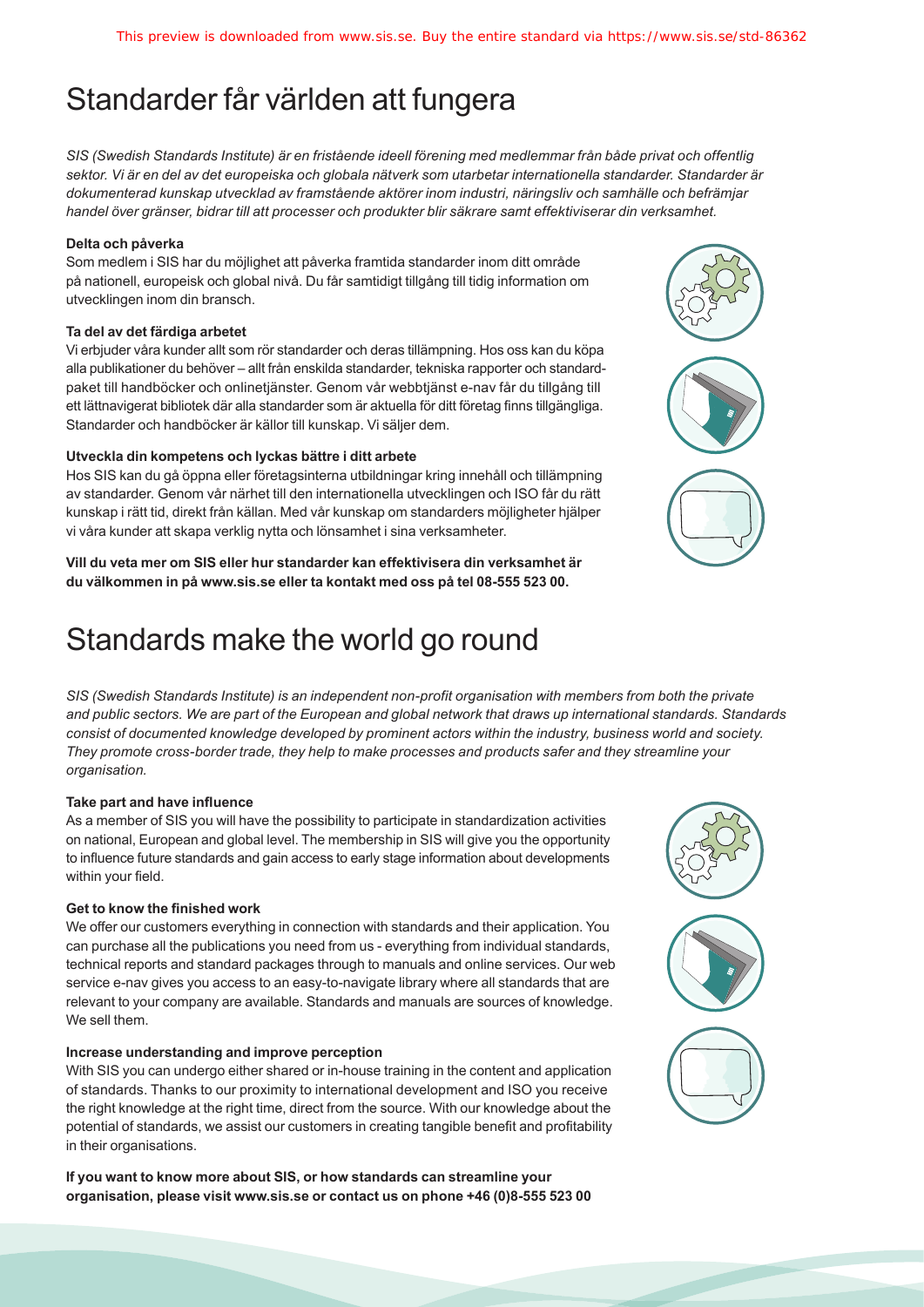Europastandarden EN ISO 14045:2012 gäller som svensk standard. Detta dokument innehåller den officiella engelska versionen av EN ISO 14045:2012.

The European Standard EN ISO 14045:2012 has the status of a Swedish Standard. This document contains the official version of EN ISO 14045:2012.

© Copyright/Upphovsrätten till denna produkt tillhör SIS, Swedish Standards Institute, Stockholm, Sverige. Användningen av denna produkt regleras av slutanvändarlicensen som återfinns i denna produkt, se standardens sista sidor.

© Copyright SIS, Swedish Standards Institute, Stockholm, Sweden. All rights reserved. The use of this product is governed by the end-user licence for this product. You will find the licence in the end of this document.

*Upplysningar om sakinnehållet i standarden lämnas av SIS, Swedish Standards Institute, telefon 08-555 520 00. Standarder kan beställas hos SIS Förlag AB som även lämnar allmänna upplysningar om svensk och utländsk standard.*

*Information about the content of the standard is available from the Swedish Standards Institute (SIS), telephone +46 8 555 520 00. Standards may be ordered from SIS Förlag AB, who can also provide general information about Swedish and foreign standards.*

Denna standard är framtagen av kommittén för Livscykelanalys, Miljömärkning och Miljödeklarationer, SIS/TK 307.

Har du synpunkter på innehållet i den här standarden, vill du delta i ett kommande revideringsarbete eller vara med och ta fram andra standarder inom området? Gå in på www.sis.se - där hittar du mer information.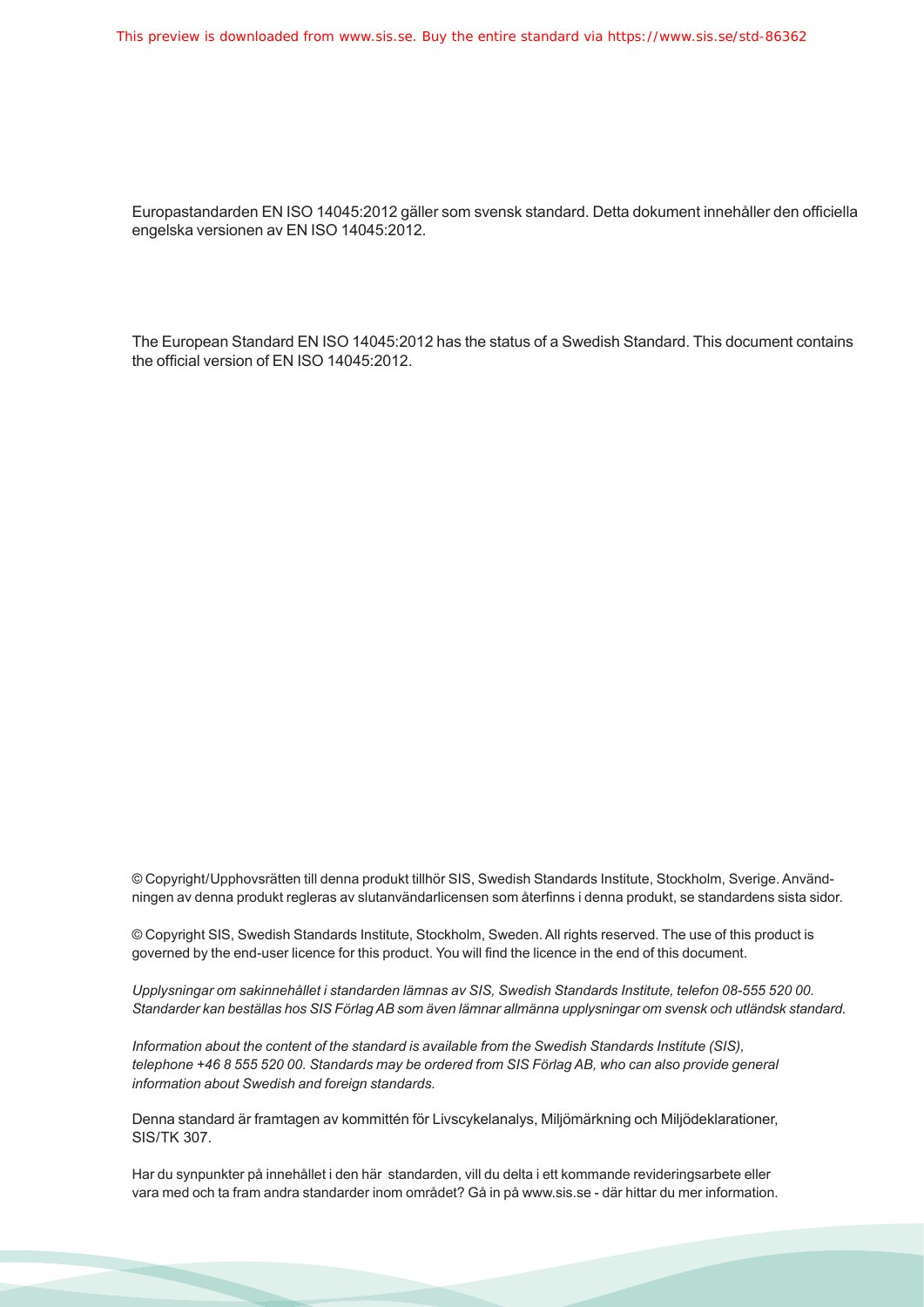This preview is downloaded from www.sis.se. Buy the entire standard via https://www.sis.se/std-86362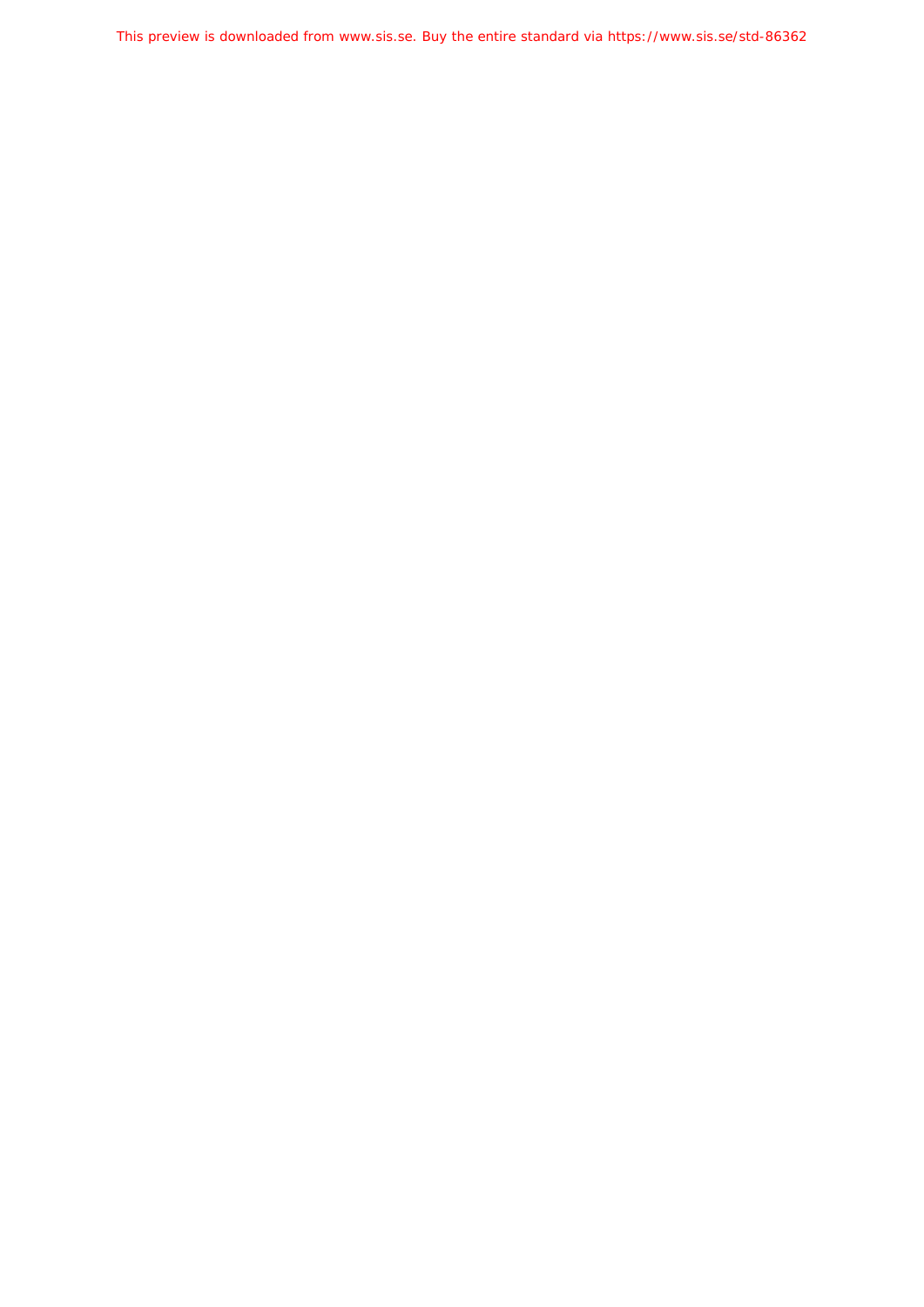## EUROPEAN STANDARD NORME EUROPÉENNE EUROPÄISCHE NORM

## **EN ISO 14045**

May 2012

ICS 13.020.10; 13.020.60

English Version

## Environmental management - Eco-efficiency assessment of product systems - Principles, requirements and guidelines (ISO 14045:2012)

Management environnemental - Évaluation de l'écoefficacité des systèmes de produits - Principes, exigences et lignes directrices (ISO 14045:2012)

Umweltmanagement - Ökoeffizienzbewertung von Produktsystemen - Prinzipien, Anforderungen und Leitlinien (ISO 14045:2012)

This European Standard was approved by CEN on 3 May 2012.

CEN members are bound to comply with the CEN/CENELEC Internal Regulations which stipulate the conditions for giving this European Standard the status of a national standard without any alteration. Up-to-date lists and bibliographical references concerning such national standards may be obtained on application to the CEN-CENELEC Management Centre or to any CEN member.

This European Standard exists in three official versions (English, French, German). A version in any other language made by translation under the responsibility of a CEN member into its own language and notified to the CEN-CENELEC Management Centre has the same status as the official versions.

CEN members are the national standards bodies of Austria, Belgium, Bulgaria, Croatia, Cyprus, Czech Republic, Denmark, Estonia, Finland, France, Germany, Greece, Hungary, Iceland, Ireland, Italy, Latvia, Lithuania, Luxembourg, Malta, Netherlands, Norway, Poland, Portugal, Romania, Slovakia, Slovenia, Spain, Sweden, Switzerland, Turkey and United Kingdom.



EUROPEAN COMMITTEE FOR STANDARDIZATION COMITÉ EUROPÉEN DE NORMALISATION EUROPÄISCHES KOMITEE FÜR NORMUNG

**Management Centre: Avenue Marnix 17, B-1000 Brussels** 

Ref. No. EN ISO 14045:2012: E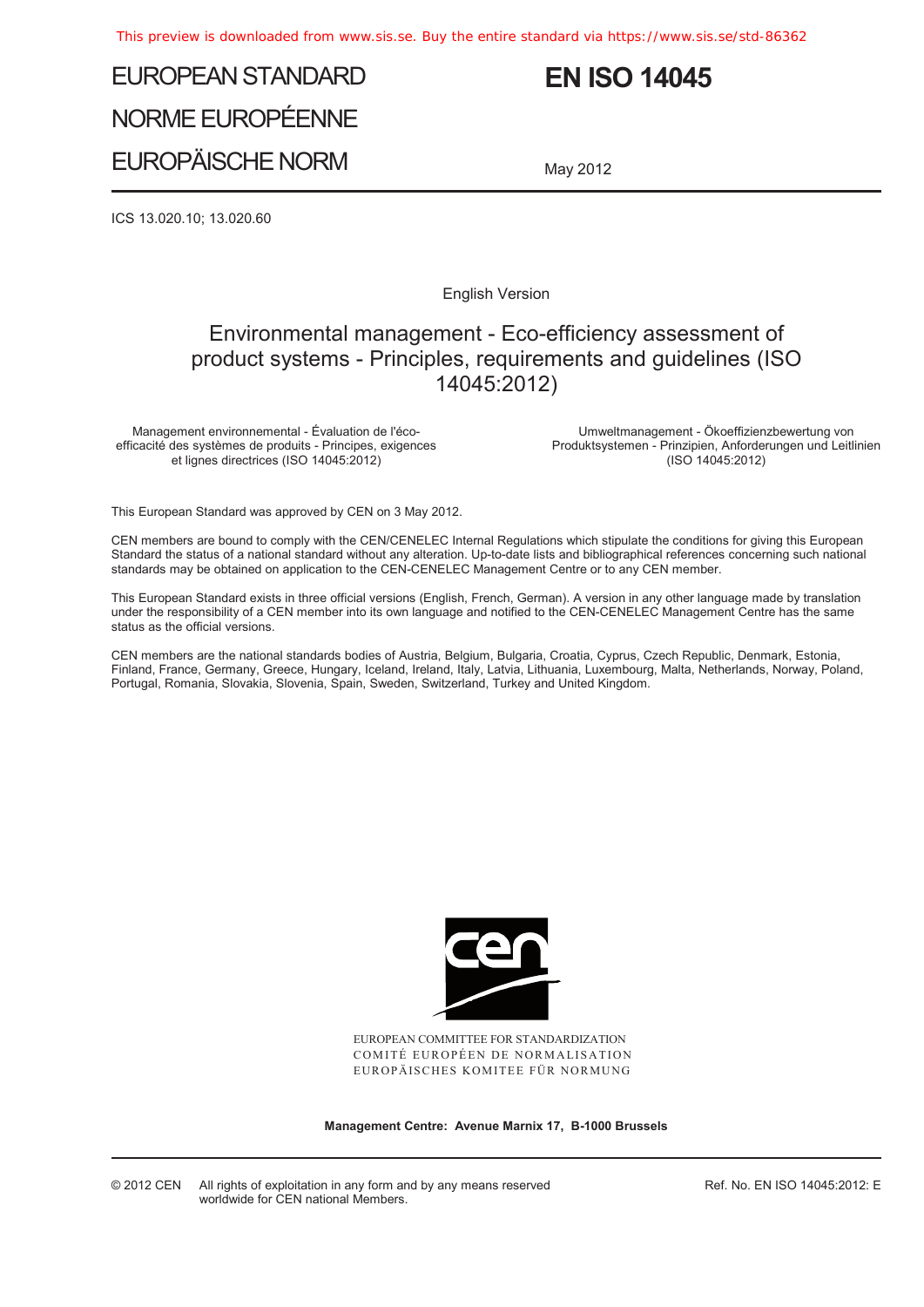## **Contents**

| 1                                   |                                                                                           |  |
|-------------------------------------|-------------------------------------------------------------------------------------------|--|
| $\mathbf{2}$                        |                                                                                           |  |
| 3                                   |                                                                                           |  |
| 4<br>4.1<br>4.2<br>4.3              |                                                                                           |  |
| 5<br>5.1<br>5.2                     |                                                                                           |  |
| 5.3<br>5.4<br>5.5<br>5.6<br>5.7     | Goal and scope definition (including system boundaries, interpretation and limitations) 5 |  |
| 6<br>6.1<br>6.2                     | Further reporting requirements for comparative eco-efficiency assertion intended to be    |  |
| $\overline{7}$<br>7.1<br>7.2<br>7.3 |                                                                                           |  |
|                                     | Annex A (informative) Examples of functional value, monetary value, other values and      |  |
|                                     |                                                                                           |  |
|                                     |                                                                                           |  |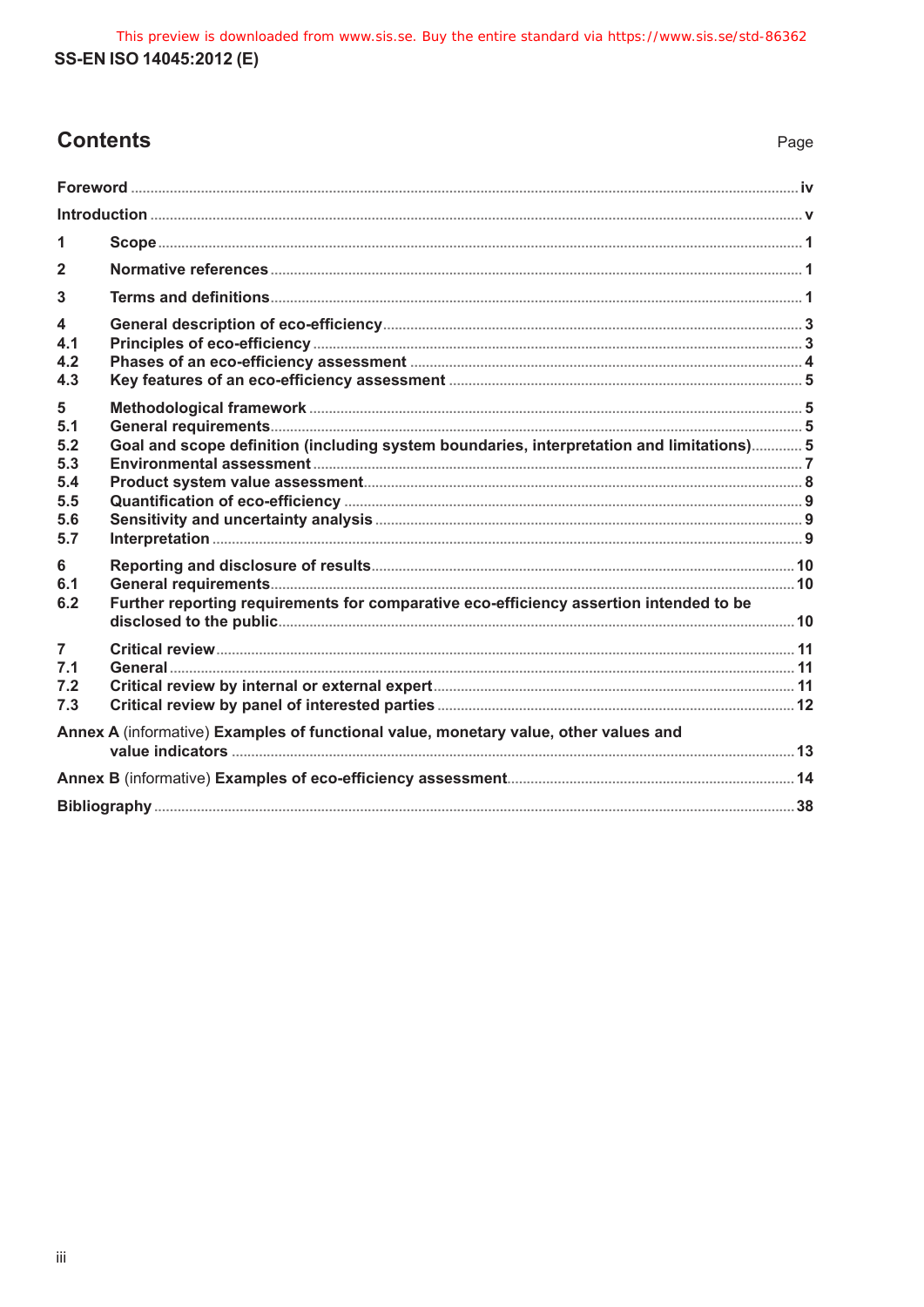### **Foreword**

This document (EN ISO 14045:2012) has been prepared by Technical Committee ISO/TC 207 "Environmental management".

This European Standard shall be given the status of a national standard, either by publication of an identical text or by endorsement, at the latest by November 2012, and conflicting national standards shall be withdrawn at the latest by November 2012.

Attention is drawn to the possibility that some of the elements of this document may be the subject of patent rights. CEN [and/or CENELEC] shall not be held responsible for identifying any or all such patent rights.

According to the CEN/CENELEC Internal Regulations, the national standards organizations of the following countries are bound to implement this European Standard: Austria, Belgium, Bulgaria, Croatia, Cyprus, Czech Republic, Denmark, Estonia, Finland, France, Germany, Greece, Hungary, Iceland, Ireland, Italy, Latvia, Lithuania, Luxembourg, Malta, Netherlands, Norway, Poland, Portugal, Romania, Slovakia, Slovenia, Spain, Sweden, Switzerland, Turkey and the United Kingdom.

#### **Endorsement notice**

The text of ISO 14045:2012 has been approved by CEN as a EN ISO 14045:2012 without any modification.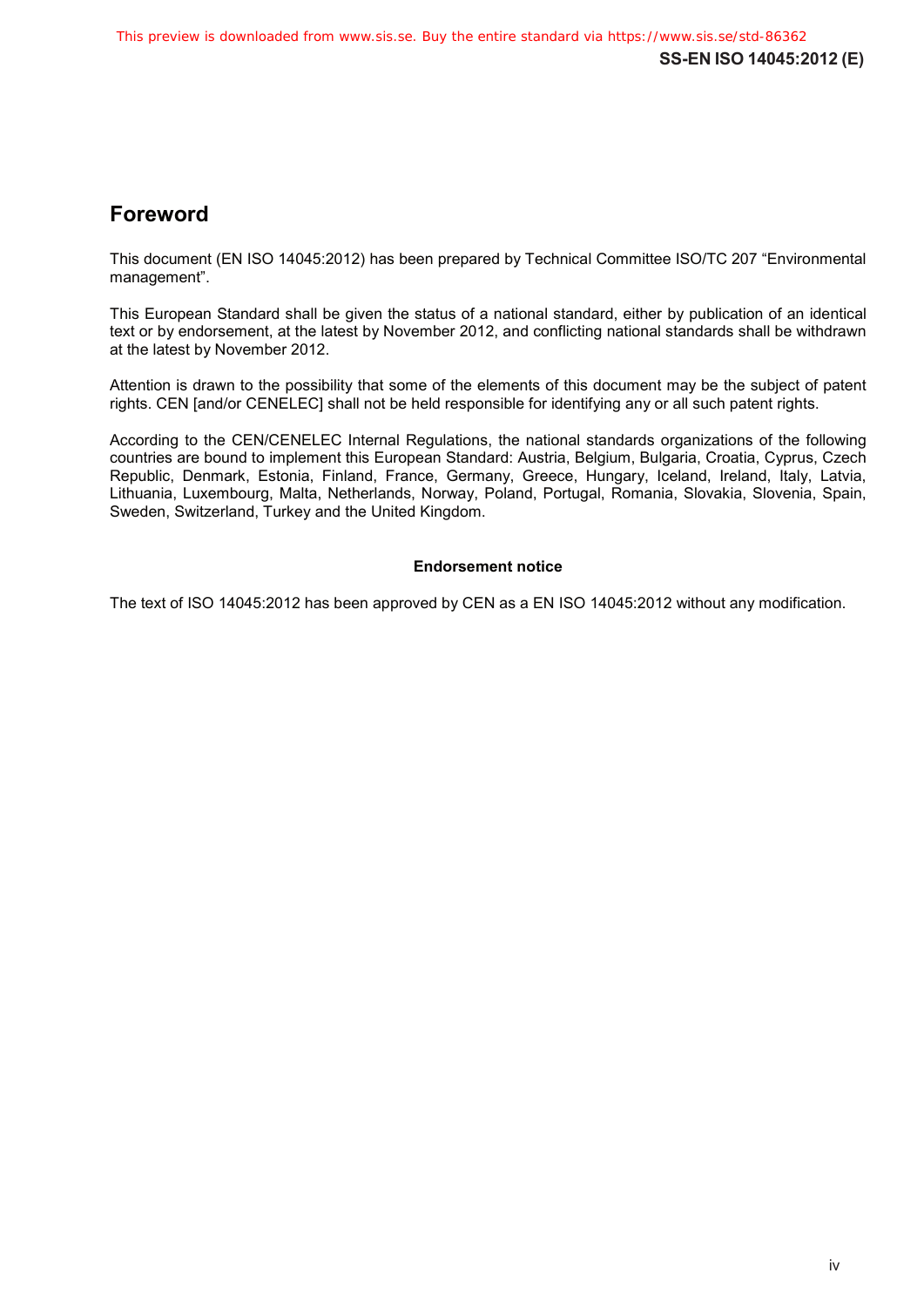## **Introduction**

Eco-efficiency assessment is a quantitative management tool which enables the study of life-cycle environmental impacts of a product system along with its product system value for a stakeholder.

Within eco-efficiency assessment, environmental impacts are evaluated using Life Cycle Assessment (LCA) as prescribed by other International Standards (ISO 14040, ISO 14044). Consequently, eco-efficiency assessment shares with LCA many important principles such as life cycle perspective, comprehensiveness, functional unit approach, iterative nature, transparency and priority of a scientific approach.

The value of the product system may be chosen to reflect, for example, its resource, production, delivery or use efficiency, or a combination of these. The value may be expressed in monetary terms or other value aspects.

The key objectives of this International Standard are to:

- establish clear terminology and a common methodological framework for eco-efficiency assessment;
- enable the practical use of eco-efficiency assessment for a wide range of product (including service) systems;
- provide clear guidance on the interpretation of eco-efficiency assessment results;
- encourage the transparent, accurate and informative reporting of eco-efficiency assessment results.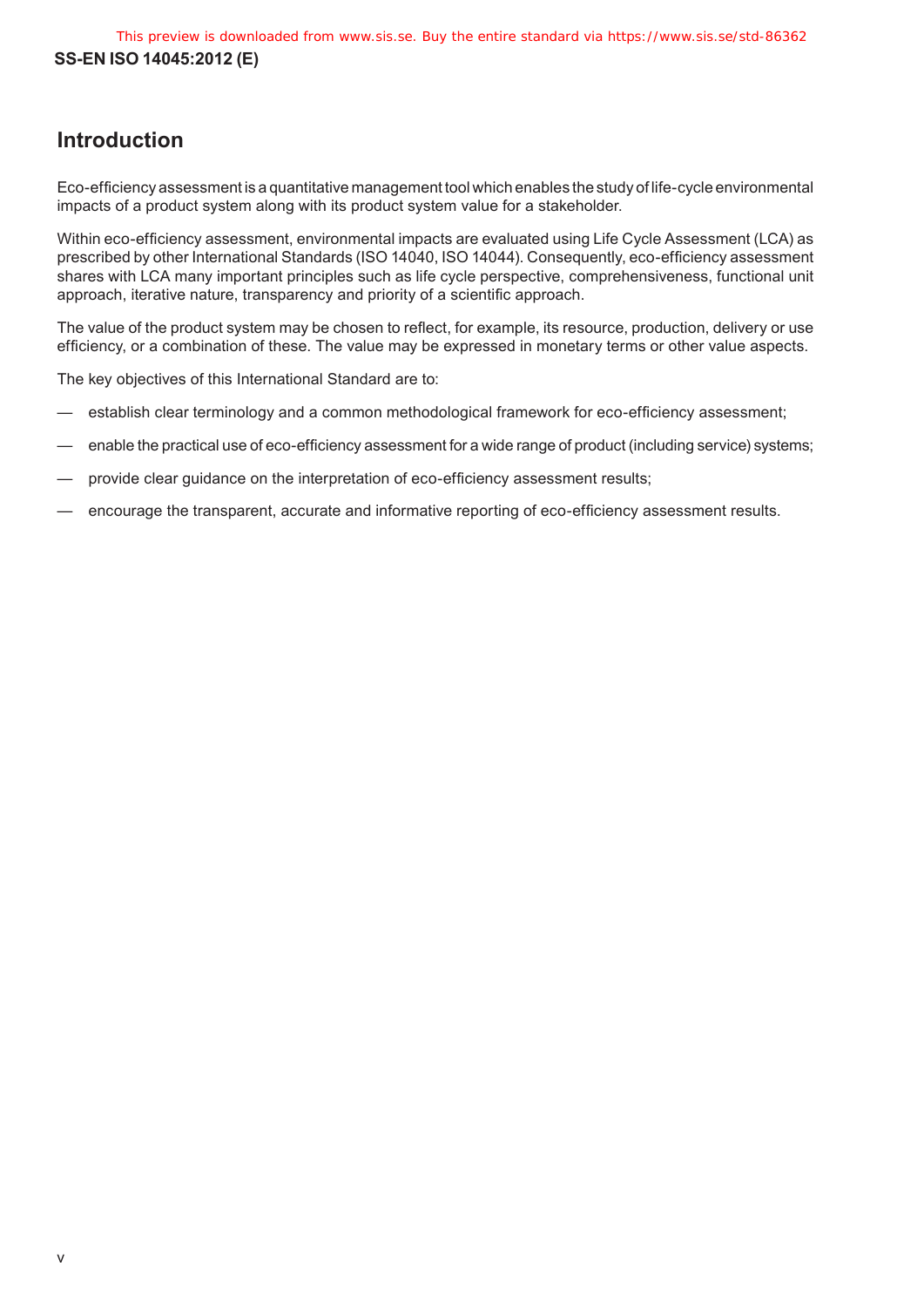## **Environmental management — Eco-efficiency assessment of product systems — Principles, requirements and guidelines**

### **1 Scope**

This International Standard describes the principles, requirements and guidelines for eco-efficiency assessment for product systems, including:

- a) the goal and scope definition of the eco-efficiency assessment;
- b) the environmental assessment;
- c) the product system value assessment;
- d) the quantification of eco-efficiency;
- e) interpretation (including quality assurance);
- f) reporting;
- g) critical review of the eco-efficiency assessment.

Requirements, recommendations and guidelines for specific choices of categories of environmental impact and values are not included. The intended application of the eco-efficiency assessment is considered during the goal and scope definition phase, but the actual use of the results is outside the scope of this International Standard.

#### **2 Normative references**

The following referenced documents are indispensable for the application of this document. For dated references, only the edition cited applies. For undated references, the latest edition of the referenced document (including any amendments) applies.

ISO 14040:2006, *Environmental management — Life cycle assessment — Principles and framework*

ISO 14044:2006, *Environmental management — Life cycle assessment — Requirements and guidelines*

ISO 14050:2009, *Environmental management* — *Vocabulary*

### **3 Terms and definitions**

For the purposes of this document, the terms and definitions given in ISO 14050 and the following apply.

**3.1 product** any goods or service

[SOURCE: ISO 14021:1999, 3.1.11]

#### **3.2**

**product flow** *products* (3.1) entering from or leaving to another product system

[SOURCE: ISO 14040:2006, 3.27]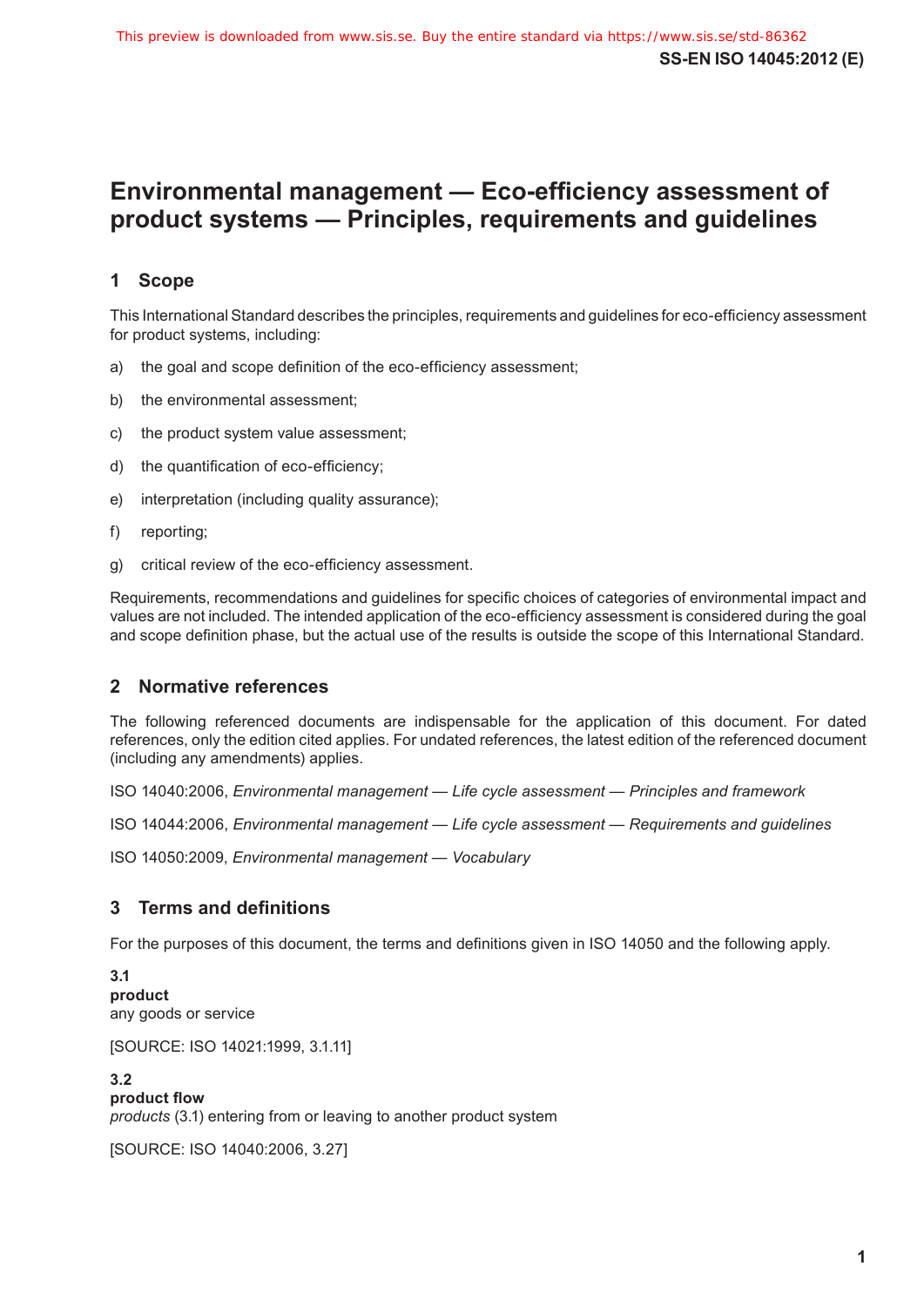#### **3.3**

#### **product system**

collection of unit processes with elementary and *product flows* (3.2), performing one or more defined functions, and which models the life cycle of a *product* (3.1)

[SOURCE: ISO 14040:2006, 3.28]

#### **3.4**

#### **environmental aspect**

element of an organization's activities or products or services that can interact with the environment

Note 1 to entry: A significant environmental aspect has or can have a significant environmental impact.

[SOURCE: ISO 14001:2004, 3.6]

#### **3.5**

#### **environmental performance**

measurable results related to *environmental aspects* (3.4)

#### **3.6**

#### **eco-efficiency**

aspect of sustainability relating the *environmental performance* (3.5) of a *product system* (3.3) to its *product system value* (3.7)

#### **3.7**

#### **product system value**

worth or desirability ascribed to a *product system* (3.3)

Note 1 to entry: The product system value may encompass different value aspects, including functional, monetary, aesthetic, etc.

#### **3.8**

#### **product system value indicator**

numerical quantity representing the *product system value* (3.7)

Note 1 to entry: To express the product system value indicator, various kinds of units such as physical and monetary units or relative gradings and scoring may be used.

#### **3.9**

#### **eco-efficiency indicator**

measure relating *environmental performance* (3.5) of a *product system* (3.3) to its *product system value* (3.7)

#### **3.10**

#### **eco-efficiency profile**

*eco-efficiency* (3.6) assessment results relating the life cycle impact assessment results to the *product system value* (3.7) assessment results

#### **3.11**

#### **weighting factor**

<eco-efficiency> factor derived from a weighting model, which is applied to convert an assigned life cycle inventory result, a life cycle impact category indicator result, or a product system value indicator to the common unit of the weighting indicator

#### **3.12**

#### **sensitivity analysis**

systematic procedures for estimating the effects of the choices made regarding methods and data on the outcome of a study

[SOURCE: ISO 14040:2006, 3.31]